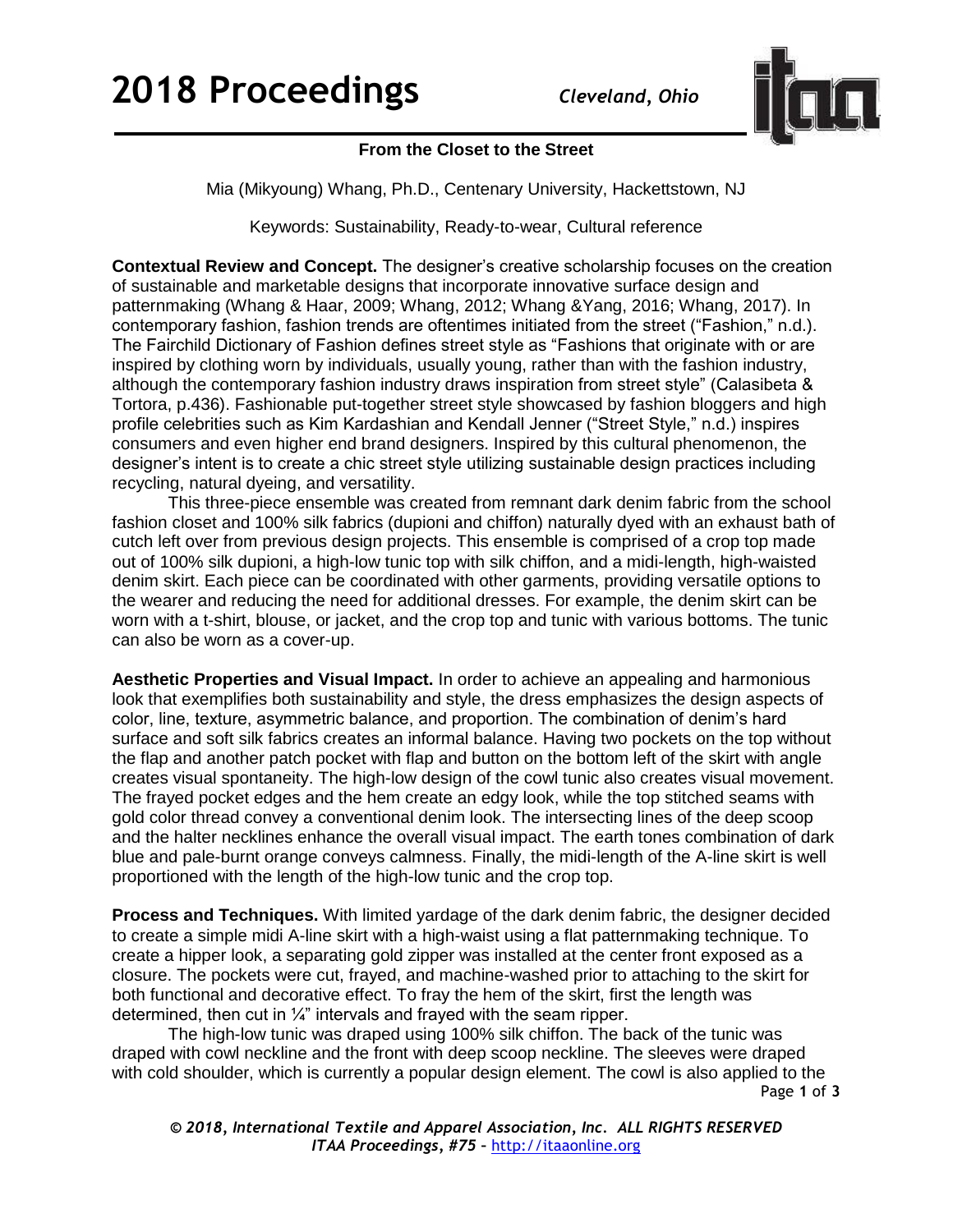sleeves. The neckline and the armhole were finished with bias facing, and slip stitched, and the hem was over casted, turned, and stitched.

Finally, the halter crop top was draped to coordinate well with the skirt and the scoop neckline tunic creating a visual impact around the necklines. The bodice top made with 100% silk dupioni and mandarin collar with denim fabric coincides well with the denim skirt. The crop top was lined with the same shell fabric of silk dupioni. The mandarin collar was closed with two flat hook and eyes, and the back of the bodice was closed with the cover buttons and loops.

**Cohesion.** The intent of this design submission is to create a street style look for consumers who pursue sustainable and stylish street fashion. This three-piece ensemble integrates sustainable strategies, purposeful patternmaking, and cultural inspiration to create a cohesive and visually appealing design.

**Design Contribution and Innovation.** This ensemble contributes to the apparel and textiles field and streetwear design by utilizing sustainable design practices; the garment was created with leftover and remnant fabrics from the closet. Versatility enhances consumers' emotional attachment to their outfit, creating fashion that is both more satisfying and more environmentally friendly. The juxtaposition of soft silk fabrics and hard denim combined with the cowls, a cold shoulder, a mandarin collar, and high-low design elements create a visually pleasing style.

## References

Calasibetta, C.M. & Tortara, P. (2003). *The Fairchild dictionary of fashion* (3rd ed.). New York: Fairchild Publications, Inc.

"Fashion, Theories Of." (n.d.). Encyclopedia of Clothing and Fashion. Retrieved May 30, 2018 from https://www.encyclopedia.com/fashion/encyclopedias-almanacs-transcripts-andmaps/fashion-theories

"Street Style." (n.d.). Harper's Bazaar. Retrieved May 30, 2018 from https://www.harpersbazaar.com/fashion/street-style/

Whang, M. & Haar, S. (2009, October). Shades of Scenery: Versatile Ensemble from Existing Materials. Proceedings from ITAA, Bellevue, WA. Ames: Iowa State University.

Whang, M. (2012, November). Shades of Scenery II: A Versatile Dress from Existing Materials. Proceedings from ITAA, Honolulu, HI. Ames: Iowa State University.

Whang, M & Yang, E. (2016, November). Reminiscence of Redingote, Versatile Coatdress. Proceedings from ITAA, Vancouver, British Columia. Ames: Iowa State University.

Whang, M (2017, March). Retro Chic, Naturally. Proceedngs from International Federation for Home Economics (IFHC), Sligo, Ireland. Sligo: St. Angela's College.

Whang, M (2017, November). Butterflies, Naturally. Proceedings from ITAA, St. Petersburg, Florida: Iowa State University.

Page **2** of **3**

*© 2018, International Textile and Apparel Association, Inc. ALL RIGHTS RESERVED ITAA Proceedings, #75 –* [http://itaaonline.org](http://itaaonline.org/)